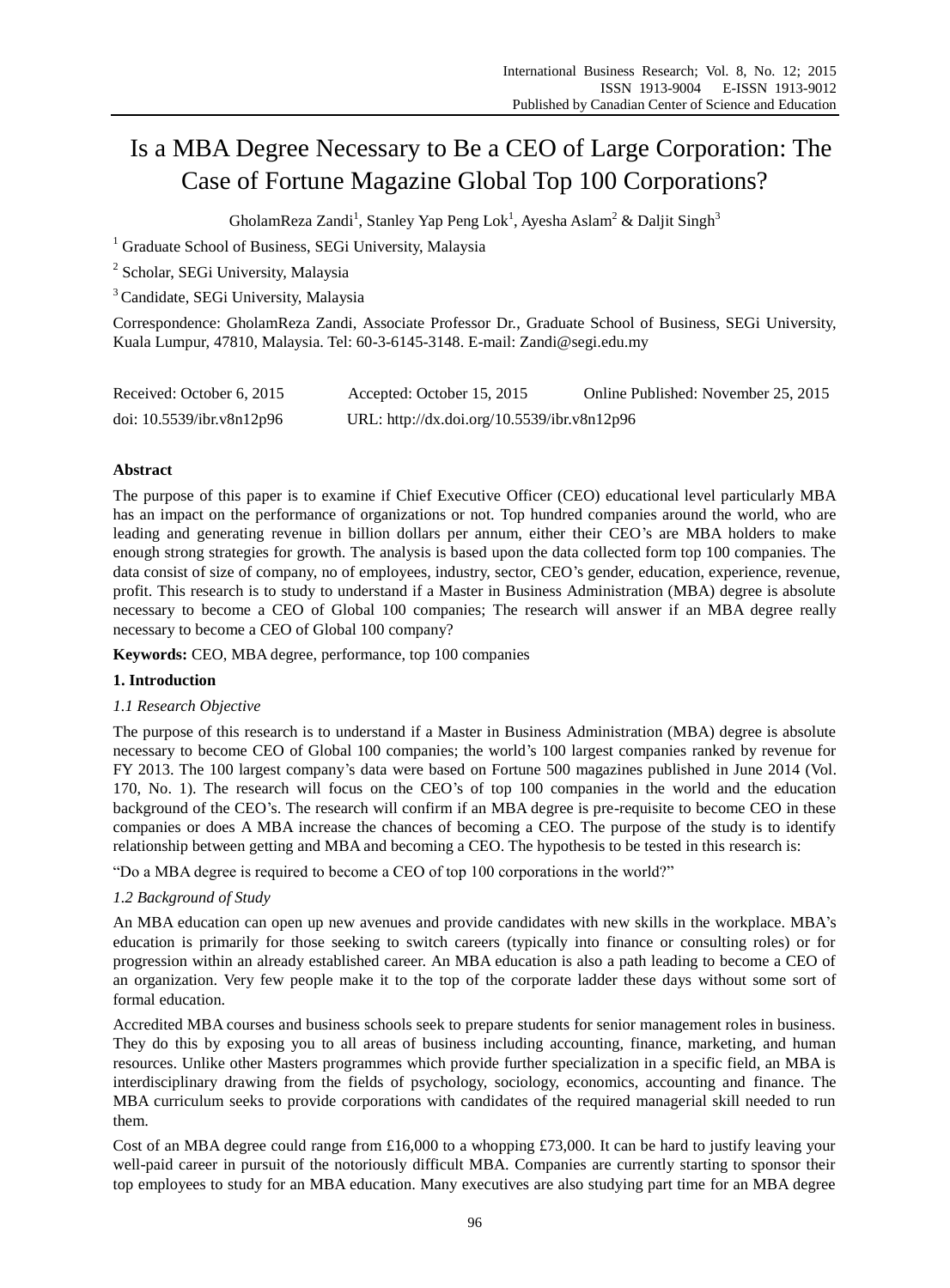to ensure progression to become top executives. The MBA degree's growth in gaining popularity as one of the few trends in the business world. According to the most recent United States data, from the 2011-2012 graduating class, MBA students accounted for 25% of the total master's handed out, with 191,571 students receiving the degree. Education and computer science/engineering students came in second and third, with 178,062 and 66,014 degree recipients, respectively. In fact, the number of MBAs issued has jumped 623% since 1970; while education master's degrees increased only 103% during that time. Figure 1 illustrates the growth of MBA education in United States.



Figure 1. Master degree growth 1970-2012

Based on another study carried out by INSEAD, the Harvard Business Review (HBR) and Business Today magazine on Indian Companies, 40% of India's top CEOs have an MBA degree. Or in other words, 60% do not. There are no laws stipulating that chief executives must have attended college or that they must have a master's degree. However, very few people make it to the top of the corporate ladder these days without some sort of formal education. Why is having a formal education so important? There is no simple answer to that question; however, completing university courses does provide one with exposure to a number of disciplines and causes a person to think, interact and share ideas with others, which are valuable experiences for a CEO to have. A degree from an Ivy League school or other top-tier institution is sometimes given even more credence because of the competitiveness that often accompanies such programs.

Some big-name CEOs with degrees from top-tier schools include the following: Meg Whitman, former CEO of eBay-undergraduate degree from Princeton, Master of Business Administration (MBA) from Harvard, John Bogle, former CEO of The Vanguard Group-undergraduate degree from Princeton, Roberto Goizueta, and former CEO of Coca Cola-undergraduate degree from Yale. However, some well-known CEOs, however, dropped out or never went to college: Richard Branson, CEO of Virgin Group, Michael Dell, CEO of Dell Computer, Barry Diller, CEO of IAC/InterActiveCorp.

## **2. Literature Review**

Ofe Hosea Ayaba (2012) examined the impact of the educational background of Chief Executive Officers (CEOs) on firm performance of listed firms in the Stockholm stock exchange. She found, this area of research is important given that researchers in the area of behavioral finance and in management argue that CEO characteristics such as educational orientation, age and functional background influence the way business problems are perceived and the decision making process. The numerous and growing challenges which businesses face, particularly in the area of operations, cost-cutting and production efficiency makes the need to examine how CEO educational background could be beneficial for firm performance very relevant. Particular attention is on listed firms in the manufacturing, oil and gas, energy sector characterized by low instability (turbulence) and the IT industry characterized by rapid growth and high turbulence. Educational background information for 100 CEOs is examined between 2008-2010. The information gathered from the annual reports of these companies, shows that the educational path way for most CEOs in these industries has been an engineering degree. The analysis on CEO educational background and firm performance show no significant relationship.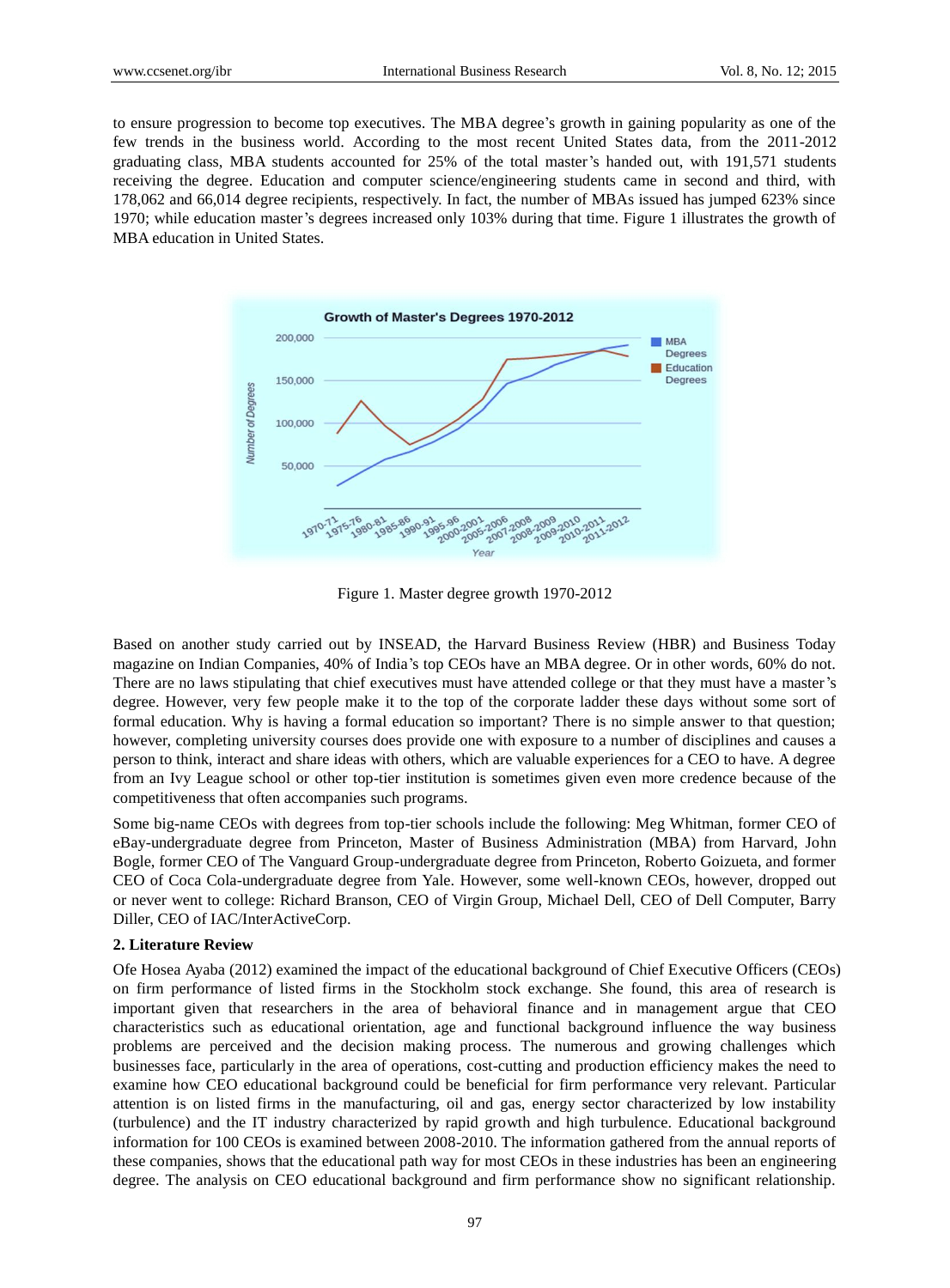More specifically the regression analysis show no support for the assertion that firms controlled by CEOs with an educational background in engineering have a firm performance advantage or outperformed firms controlled by CEOs with other backgrounds such as law ,marketing and finance. In addition, the finding shows no significant relationship between CEO educational level (undergraduate or postgraduate) and firm performance. The analysis thus showed no support for the claim that firms controlled by CEO with a higher level of education (postgraduate degree) had a superior firm performance over firms controlled by a CEO who had an undergraduate degree.

Sanjai Bhagat, Barian Boltan, and Ajay Subramanian (2010) revealed in their paper that CEO education does not play a large role in the decision by a firm to replace its current CEO; poorly performing CEOs are replaced, regardless of their education. Education, however, does play a significant role in the selection of the replacement CEO; there is a significantly positive correlation between the education levels of new CEOs and those of the CEOs they replace. Further, hiring new CEOs with MBA degrees leads to short-term improvements in operating performance. They, however, do not find a significant systematic relationship between CEO education and long-term firm performance. CEO education does not seem to be an appropriate proxy for CEO ability. Their results lead to the puzzling implication that, while CEO education appears to play an important role in the hiring of CEOs, it does not affect the long-term performance of firms.

Arron and Mathew (2006) represented the empirical relationship between the quality of Chief Executive Officer (CEO) education and firm performance. They raised an important question as many papers in the management literature have postulated that managers with higher educational attainment will be more adaptive and innovative, and more likely to possess other characteristics that may improve firm performance. They found four results in their analysis. First, using the mean entrance scores as proxies for the prestige of undergraduate and graduate programs, they find no evidence that firms with CEOs from more prestigious schools perform better than firms with CEOs from less prestigious schools. Second, they find that firms managed by CEOs with MBA or law degrees perform no better than firms with CEOs without graduate degrees. Third, they find some limited evidence that firms led by CEOs with non-MBA, non-law graduate degrees have slightly better risk-adjusted market performance than other firms. Fourth, they found that compensation is somewhat higher for CEOs who attended more prestigious schools.

Wasserman et al. (2001) found evidence to support the contention that the impact of CEO educational background on firm performance vary across industry. In their recommendation Wasserman et al. (2001) proposed that in firms where CEOs had a large impact on firm performance, it would be good for the board to pay consideration and due diligence in the selection process of a new CEO than in an industry where the CEO had little impact on firm performance. The authors also recommended that in firms where CEOs had a high influence on firm performance through their actions, it would be better for the board of directors to link the compensation of the CEO to be sensitive to the firm performance. On the other hand, CEOs with low effects on firm performance should not have their compensation package tied up to firm performance. Wasserman et al. (2001) argue that, given that leaders vary in their abilities, competencies, skill and perceptions, their actions are bound to have varied impact on the performance of the firms they control. Wasserman et al. (2001) argues that, because CEOs are active agents, they too have personal interest which has a considerable impact on the performance of the firms.

Alice et al. (2000) investigate "the effects of the chief executive officer (CEO) financial orientation on the people/performance balance for IPO firms". Among other hypotheses, they hypothesized that firms that were controlled by a finance oriented CEO were more likely to have a better market potential (firm performance) than other firms managed by CEOs who had a non-financial background. Using data collected from IPO prospectus for firms that went public in 1988 and 1993 in the United States, they had a total of 126 firms for 1988 and 261 for 1993 that filed and went public. Alice et al. (2000) used the Tobin's Q as a measure of the market value (market price/book value per share) of the firm. Using CEO educational background in finance as the independent variable and human resource value as the dependent variable, the results of the study found out no evidence to support the hypothesis that firms headed by a CEO having a financial background performed better than firms headed by CEOs with a non-financial background. One interesting aspects which the study also found was the fact that firms controlled by younger CEOs recorded higher value of the Tobin's Q. Supporting the results of the study, Alice et al. (2000, p. 96) argue that finance oriented CEOs by paying less attention to human resource value and a suitable job environment, they somehow failed to lay out an appropriate foundation for the long term strategic survival of the firms. Alice et al. (2000, pp. 96-97), however called to attention the negligent on employees values by finance oriented CEO may not be an intentional or conscious goal but an unconscious one triggered by the perception and orientation of these CEOs to the world.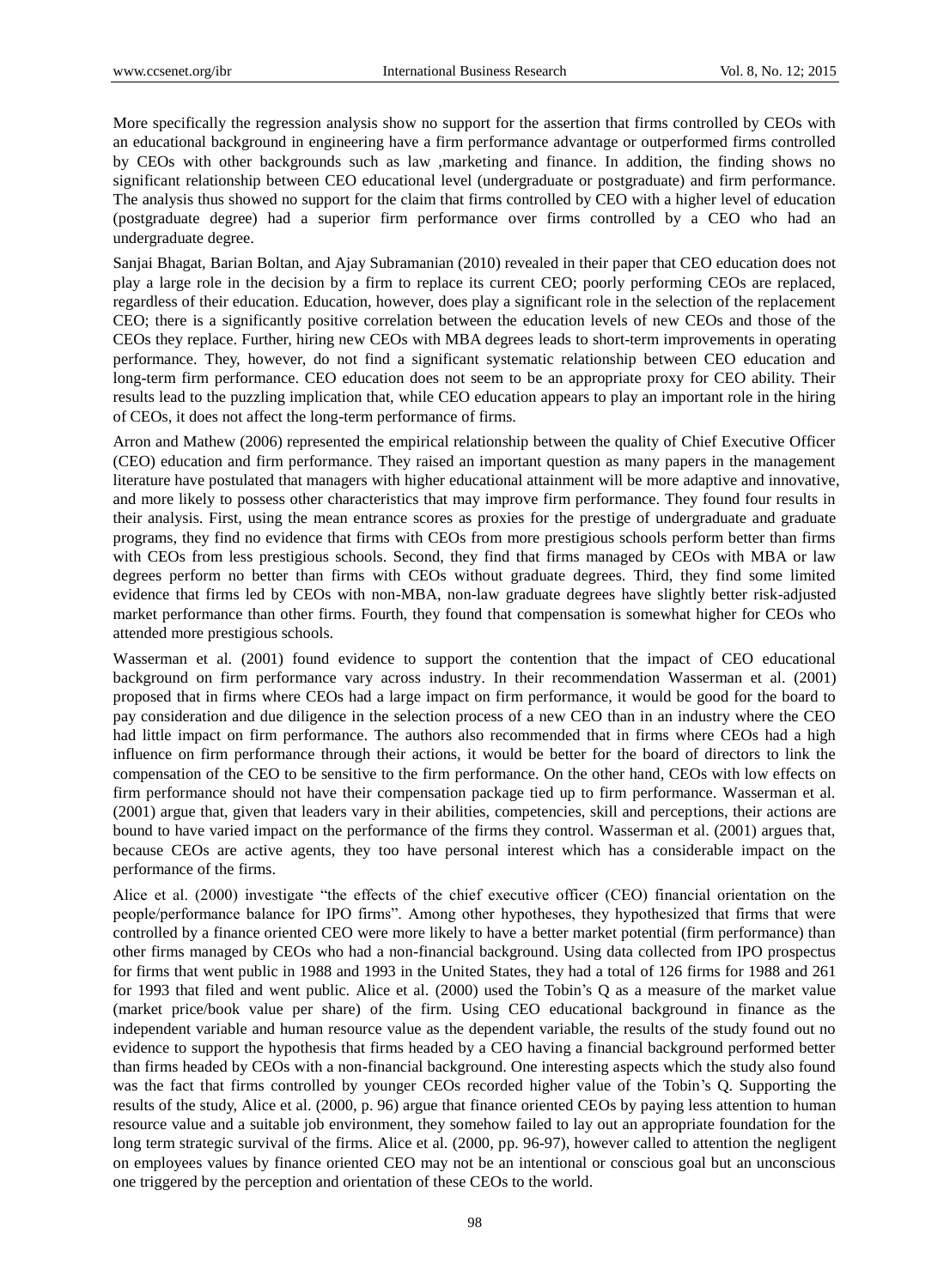Koyuncu et al. (2010), examine the role CEO educational background has on firm performance based on a sample of 437 CEOs of firms selected from S&P 500, from 1992-2005. The results of their study showed evidence in support of the hypothesis that firms managed by a CEO with an educational background in operation related subjects such as engineering had better firm performance than firms headed by CEOs with other functional background. In addition, the results of the study also showed evidence to support that firms which were experiencing low performance were more likely to recruit a CEO with a background in operations than those with a background in marketing, finance, law, or accounting. Also firms managed by CEOs with a functional background in operations were more likely to experience higher post succession performance (firm performance after three years of holding the position of CEO) than other firms with CEOs with a non-operations background. Buyl et al. (2011) compares the performance of firms who were headed by CEO "generalist" (CEO with multifunctional background) to a CEO who had a specialized knowledge in marketing. They based their study on 54 firms in the IT industry in Belgium and Germany. Results of the study showed evidence to support the claim that firms with a CEO who has a marketing background out performed firms headed by a CEO who had a "generalist" background. Buyl et al. (2011) argued that this success recorded by firms managed by CEOs with a marketing background, was because a marketing specialist was able to coordinate, communicate, and exchange ideas with other members of the top management teams and lower line manager effectively than a CEO "generalists".

Sekhar Muni Amba (2013) studied to examine the effect of CEO duality- as a member of board, chairman of the board on firms' performance measures such as ROA, ROE, and Assets Turnover on the listed companies in Bahrain Bourse. Data sample are from 39 companies for three years 2010, 2011, and 2012. This study applied correlation and linear regression analysis. Correlations among the variables and regression models are not found to be significant at 5% level but CEO as a board member positively related with ROE and assets turnover but negatively related to ROA where as CEO as Chairman of the board is negatively related to all performance variables'. Regression analysis reveals CEO duality has no significant effect on firms' performance measures.

Aaron et al. (2010) investigate if the educational background of the CEO had any influence on firm performance. They found no evidence in support that firms managed by a CEO who has an MBA had better performance than firms headed by CEOs who hold a liberal arts degree, or a law degree. The study also failed to show any evidence for the hypothesis that firm headed by CEOs with a postgraduate degree had better performance than firms managed by CEOs with a bachelor or undergraduate degree. Barker & Muller (2002) found positive relationship between CEOs who had a postgraduate degree in technical and scientific background to research and development spending.

Berkeley et al. (1991) use a sample size of 224 companies and found out that there existed some strong indication to support a positive relationship between firm's performance and the educational background of the CEO. Warren et al. (2005) are of the suggestion that it would be very important for firms to link the CEO educational background to the strategy of the firm. Warren et al. (2005) suggests that the educational background and experience of the CEO is often reflected on firm strategy through the way the CEO cognitive attitude and interpretation of events in the business environment. Berkeley et al. (1991) argue that firms managed by a CEO with a broad functional and educational background had better chances of improving their performance than those that were headed by CEO who had a specialist's knowledge. They based their arguments on the grounds that a CEO with a broad functional background could bring broad and new ideas, thereby opening a new page for the company. Warren et al. (2005) studies based on a sample of 282 firms indicate that firms managed by CEOs with extensive functional and executive background had higher level of firm performance (ROA). The results of their study also indicated that it would be important to take into consideration the quality of the functional and educational experience, when this experience was gained, at what level this experience was gained and the intensity associated in the process the experience was gained.

## **3. Research Methods**

To analysis the relationship between the MBA degree of CEO's and organizational performance, we use regression analysis method. So it can be better revealed that top 100 companies in the world have their CEO's with MBA degree. In order to ensure that the measurement and the structure model are precisely specified and the result are valid the study have proposed several steps in the SPSS process, namely "Correlation and Covariance" (Form, Direction, Degree) "Exploratory Factor Analysis", "Reliability", "Regression (Regression coefficients (standardized and unstandardized)".

#### *3.1 Data Collection*

The data gathered for this research is based on the list of 100 top CEO's listed if Fortune 500 magazine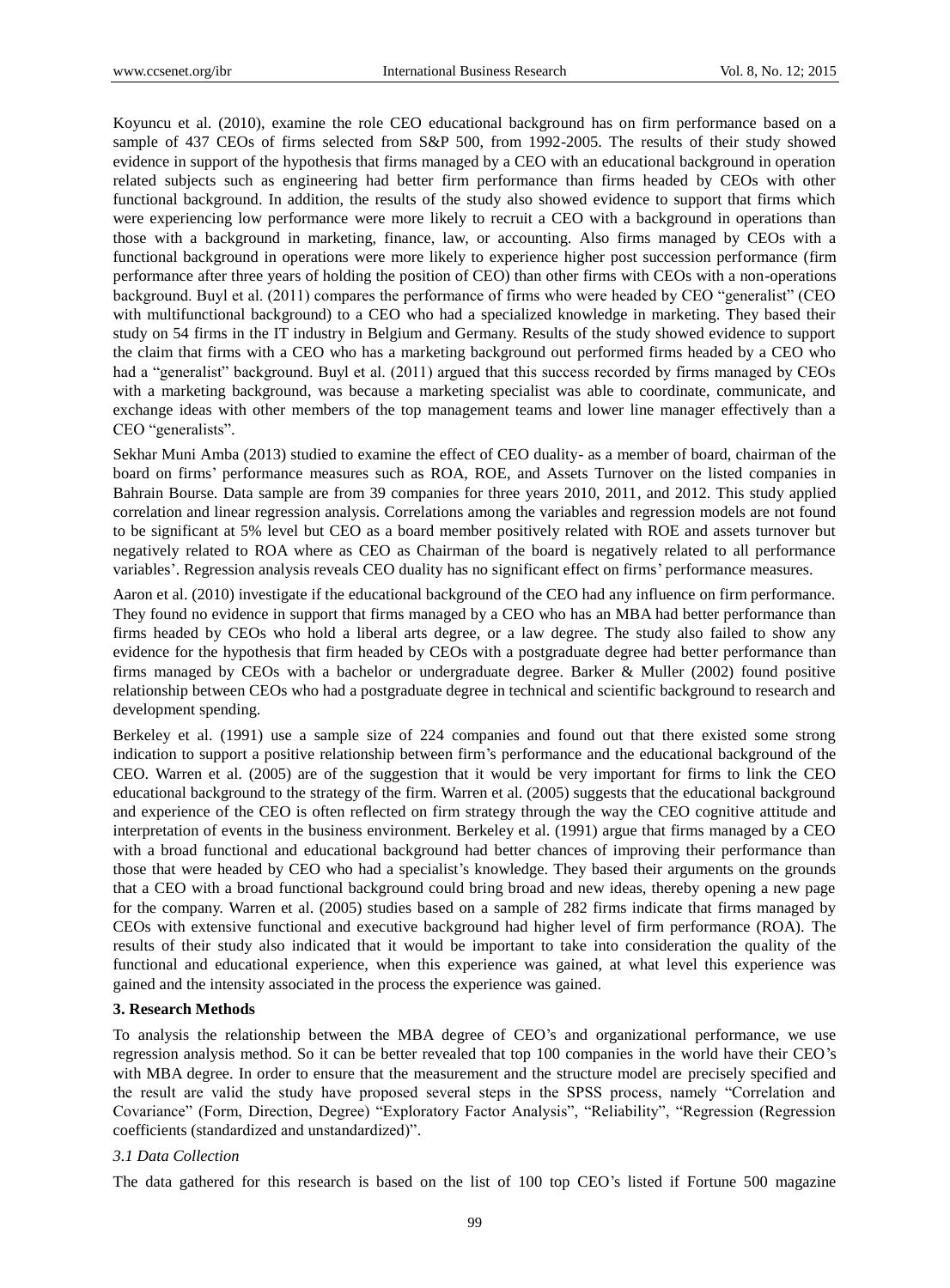published in June 2014 based on top 100 companies by revenue generated at end of 2013. Information of top 100 companies, no. of employees and CEO names were gathered from this report. Additional information on respective 100 CEO's was then gathered via various internet websites and also from the 100 companies' respective websites. All of the data is based on secondary data and no surveys were conducted for this research.

The data items which were collected from top 100 companies are; "CEO Education" The background for Employee's perception of a favorable set of circumstances for their future at the organization. "CEO Duality" The extents to which employees have the information they need to do their jobs well. "CEO Age" An assessment of the work processes in place, and the degree to which they allow employees to be productive. "CEO Gender" to check consistency between the promises and organization makes to its employees about working at that organization and the employee work experience. "CEO Citizenship" to check consistency between the promises and organization makes to its employees about working at that organization and the employee work experience. "Type of Industry" The aggregate of manufacturing or technically productive enterprises in a particular field, often named after its principal product. "Type of Company", "Number of Board Members", "Number of Women on Board" and "Number of Employees".

## **4. Data Analysis and Results**

#### *4.1 Gender of CEO*

Based on the research on the 100 CEO's in the Global Fortune 100 list, about 96% of the CEO's are male. Only 4% are female. The women CEO are from United States of America. Of the 4 women, 3 of them have an MBA degree. To explore this analysis, we must understand how the attributes that either gender brings to a management position plot on the workplace management map.



Figure 2. Percentage bifurcation base on gender

#### *4.2 Education of CEO*

According to the analysis, 32% of them have an MBA degree (including some with a DBA degree. However, closely second is 34% of the CEO's have an engineering degree. Of the 100 CEO's, 17% CEO's have completed PhD degree, only 2% CEO's have Medical background, 7% related to business studies, 1% have Masters in Pure Science and 18% belonged to other Master Degrees. Interestingly all of the CEO's in the study has a basic degree education. So education is critical to becoming a CEO but a MBA degree is not the only path to become a CEO of top 100 global companies.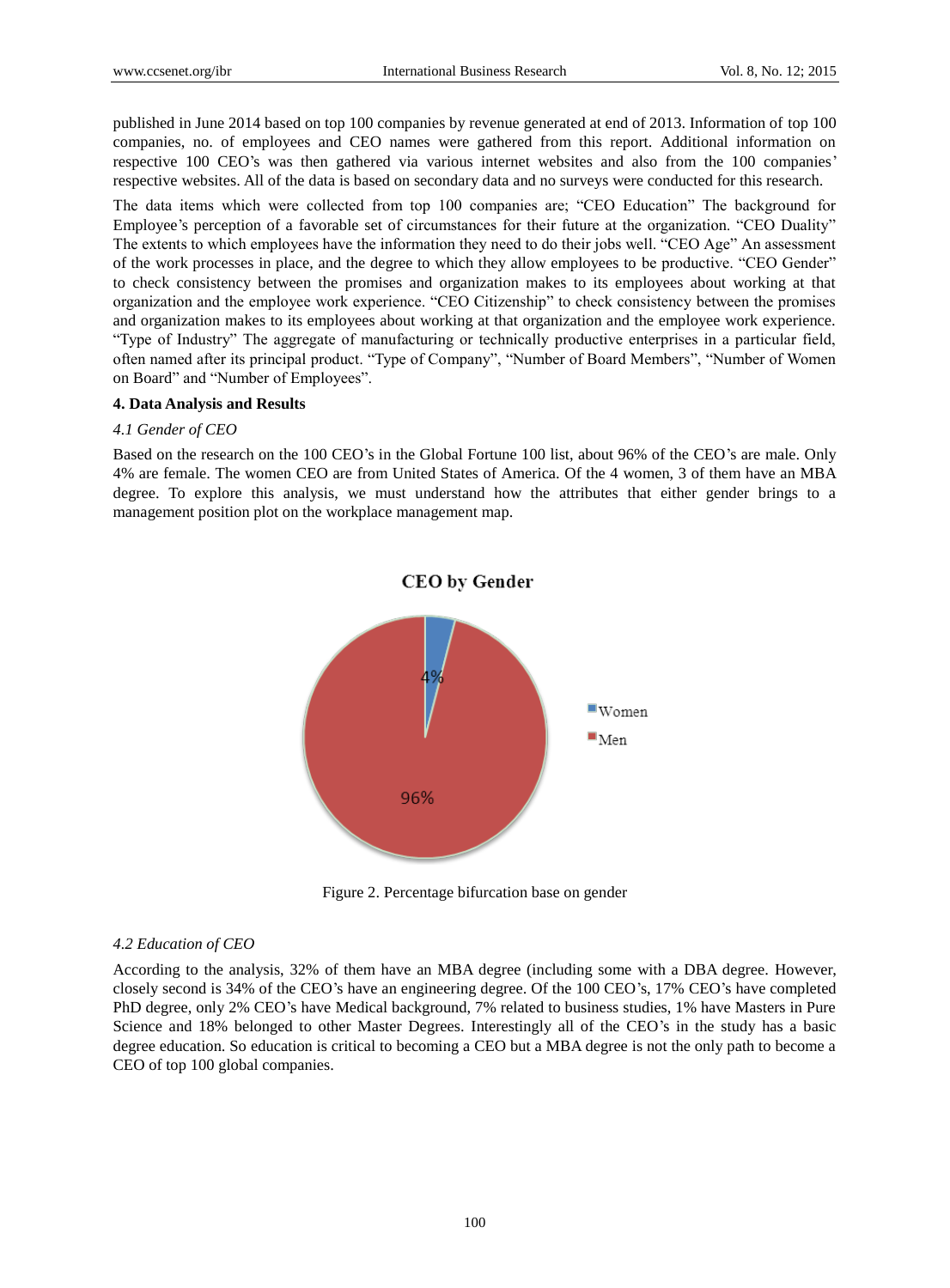

Figure 3. Percentage bifurcation base on education

## *4.3 Average Age of CEO*

The average age of the CEO's is 57.8 years old, with the youngest CEO only 40 years (Mr. Emillo Lozoya Austin, Chairman, & CEO of PEMEX) and the oldest CEO is 84 years old (Mr. Warren Buffett, Chairman, President, & CEO of Berkshire Hathway). Most of the CEO's (80%) age is between 50 to 65 years old with only 8% age below 50 years and 12% of CEO's are above 65 years old.





 $\blacksquare$  CEO Age

Figure 4. Percentage bifurcation based on age

# *4.4 Regression Analysis*

By performing regression analysis, independent variable assumed the MBA and dependent is revenue of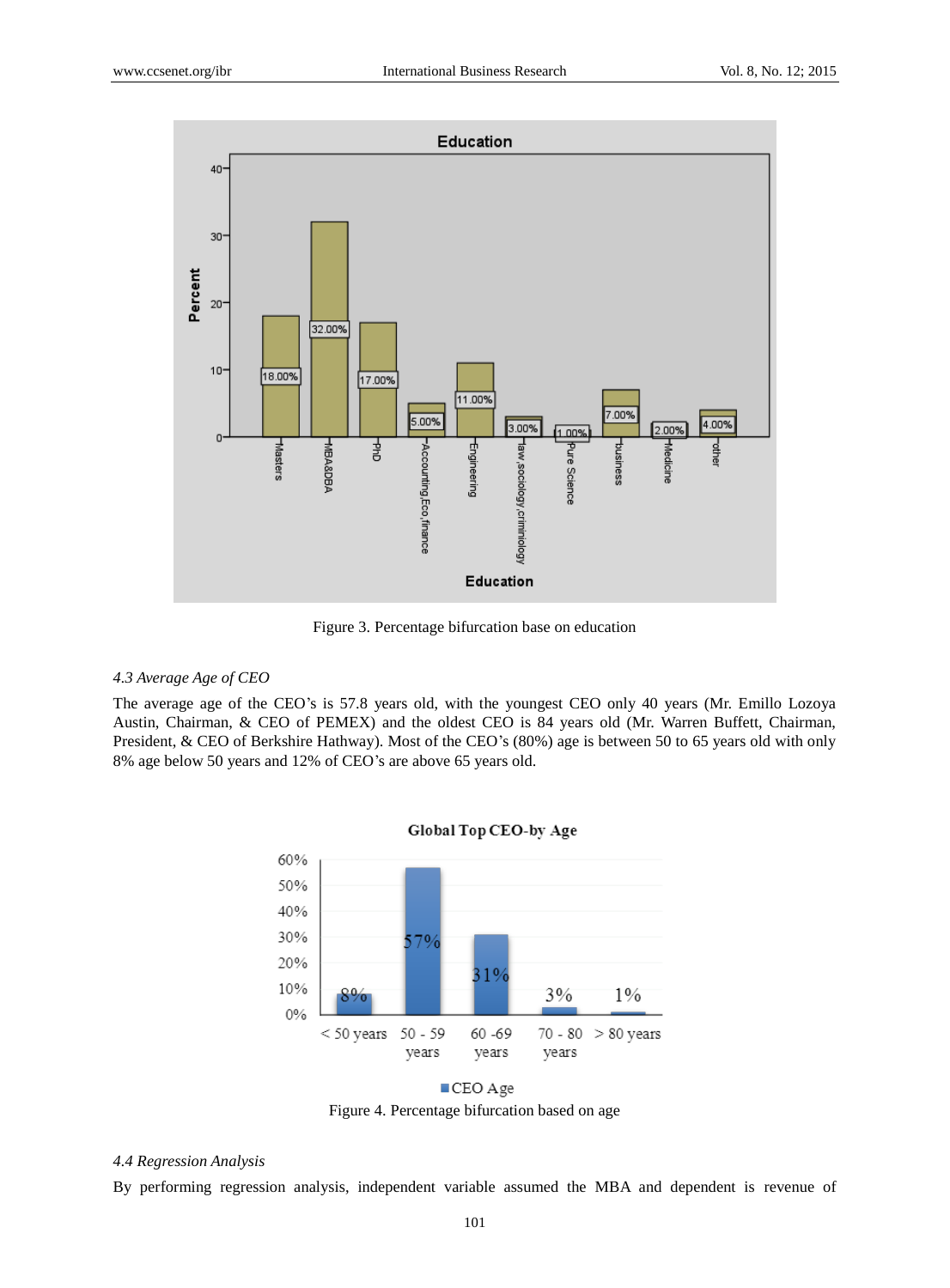companies per annum. Here we analyze there is no significant relationship between the company's performance and the MBA degree of CEO's. The sig. value is greater than 0.05, which shows no effect of MBA on company's performance.

# Table 1. Regression analysis

| Adjusted R Square Std. Error of the Estimate<br>Model<br>R Square<br>87.76880<br>.021 <sup>a</sup><br>.000<br>$-.010$ | Model Summary <sup>b</sup> |  |  |  |  |
|-----------------------------------------------------------------------------------------------------------------------|----------------------------|--|--|--|--|
|                                                                                                                       |                            |  |  |  |  |
|                                                                                                                       |                            |  |  |  |  |

*Notes.* a. Predictors: (Constant), MBA\_DBA.

b. Dependent Variable: Revenue\_Billion.

Table 2. Analysis of variance

| <b>ANOVA</b> <sup>a</sup> |            |                |    |             |      |                   |  |  |  |
|---------------------------|------------|----------------|----|-------------|------|-------------------|--|--|--|
|                           | Model      | Sum of Squares | df | Mean Square | F    | Sig.              |  |  |  |
|                           | Regression | 310.062        |    | 310.062     | .040 | .841 <sup>b</sup> |  |  |  |
|                           | Residual   | 731819.454     | 95 | 7703.363    |      |                   |  |  |  |
|                           | Total      | 732129.516     | 96 |             |      |                   |  |  |  |

*Notes.* a. Dependent Variable: Revenue\_Billion.

b. Predictors: (Constant), MBA\_DBA.

## **6. Recommendations and Conclusion**

In conclusion, there is no strong evidence of a relationship between CEO education and firm performance, while there is weak-and, perhaps, statistically insignificant-evidence that the leadership of a CEO having a MBA degree from a Top 100 companies enables better operating performance. There is no consistent, long-term relationship between CEO's MBA and firm performance.

# **Acknowledgement**

We are especially thankful to Dr. Mahadevan, Director of RIMC of SEGi University for providing unique facility to do this research.

#### **References**

- Amba, S. M. (2013). Does CEO Duality Enhance Firms Business Performance? Empirical Evidence from Bahrain. *International Journal of Business and Social Science, 4*(6), 88-91.
- Bhagat, S., Bolton, B. J., & Subramanian, A. (2010). CEO education, CEO turnover, and firm performance. Retrieved from SSRN 1670219. <http://dx.doi.org/10.2139/ssrn.1670219>
- Chen, B. H. (n. d.) *CEO duality and firm Performance: An empirical study of EU listed firms.* University of Twentey, Netherlands. Retrieved from Retrieved from Retrieved from  $\mathbb{R}$ http://essay.utwente.nl/cgi/export/65375/HTML/essay-eprint-65375.html
- Goll, I., & Rasheed, A. A. (2005). The relationships between top management demographic characteristics, rational decision making, environmental munificence, and firm performance. *Organization Studies, 26*(7), 999-1023. <http://dx.doi.org/10.1177/0170840605053538>
- Naveen, J. (2012). Internet Article: 60% of top CEOs in India do not have an MBA degree: INSEAD and HBR study. The contract of the contract of the contract of the contract of the contract of the contract of the contract of the contract of the contract of the contract of the contract of the contract of the contract of the con http://www.pagalguy.com/articles/60-of-top-ceos-in-india-do-not-have-an-mba-degree-insead-and-8793492
- [Smith-Barrow,](http://www.usnews.com/topics/author/delece-smith-barrow) D. (2014). Internet Article: Where Top CEOs Went to Business School. Retrieved from [http://www.usnews.com/education/best-graduate-schools/top-business-schools/articles/2014/06/18/where-to](http://www.usnews.com/education/best-graduate-schools/top-business-schools/articles/2014/06/18/where-top-ceos-went-to-business-school) [p-ceos-went-to-business-school](http://www.usnews.com/education/best-graduate-schools/top-business-schools/articles/2014/06/18/where-top-ceos-went-to-business-school)
- Ofe, H. A. (2012). Chief Executive Officer's (CEO's) educational background and firm performance: An empirical study on Manufacturing and IT listed firms in the Stockholm Stock Exchange.
- Sekhar M. A. (2013). Does CEO Duality Enhance Firms Business Performance? *International Journal of Business and Social Science, 4*(6).